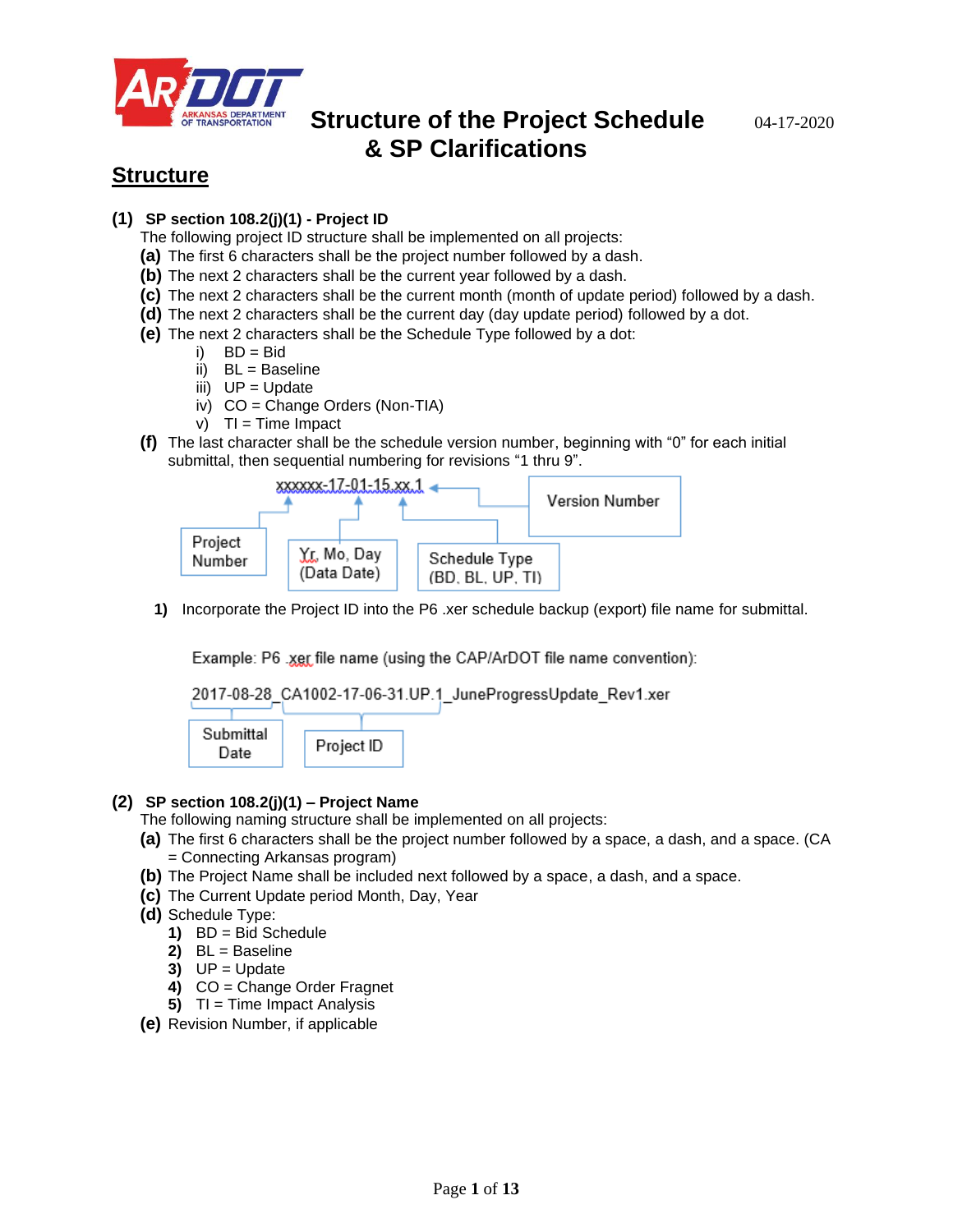







### **(3) SP section 108.2(j)(1) - CPM Schedule Requirements**

- **(a)** All contractual dates shall be reflected as start milestones with a 'start on or after' constraint or finish milestones with a 'finish on or before' constraint.
- **(b)** Project Start-Start Milestone for work prior to work order.
- **(c)** (NTP / Work Order) Start Milestone after the date the work order is issued
- **(d)** Construction Start Start Milestone for planned start of construction work
- **(e)** Stage Complete Finish Milestone for each stage of the project (shall not be constrained unless necessary to reflect MOT (Staging) plan.)
- **(f)** Substantial Completion Finish Milestone to follow all contracted work scope and punch-list activities required for beneficial use.
- **(g)** B-Day Substantial Completion Finish Milestone to follow all contracted B-Day work scope.
- **(h)** Final Completion Finish Milestone to follow all close-out activities after substantial completion. A Project Level "Must Finish By" date shall be applied on Calendar Day and Fixed Completion Date contracts. Note that the project level "Must Finish By" constraint is as-of 12:01 am.
- **(i)** Contract Days No Level of Effort activities are to be used with the exception of a Level of Effort activity used for tracking the planned, actual, and remaining contract days. Relationships to be Start-to-Start (SS) with NTP/Work Order-Start milestone and Finish-to-Finish (FF) with Substantial Completion milestone. This activity will reflect total contract duration and track actual days charged against contract duration.
- **(j)** Additional milestones used by the Contractor shall be approved by the Engineer.
- **(k)** Constraints only constraints associated with the WBS, phasing, staging, milestones, or project completion dates specified in the Contract are allowed. Any constraints to be utilized on the schedule other than the aforementioned dates must be authorized in advance by the Engineer.
- **(l)** No lags shall be used on Finish-To-Start relationships and no negative lags shall be used at any time.
- **(m)**No Start-to-Finish relationships shall be used at any time.
- **(n)** No activity shall have only Start-to-Start successor relationship(s) or only Finish-to-Finish predecessor relationship(s).
- **(o)** Critical path shall be determined by the longest path.
- **(p)** No activity shall contain scope that represents multiple Contractors, trades, or types of work.
- **(q)** The Contractor shall resource-load the project schedule by assigning every construction activity the appropriate material and equipment resources which align with the Contractor's project plan and directly correlate to and support the Estimate Item Codes (Schedule of Values).
- **(r)** Only project calendars shall be used. No global calendars may be used. Separate calendars shall be developed and assigned to activities for various Work Types, as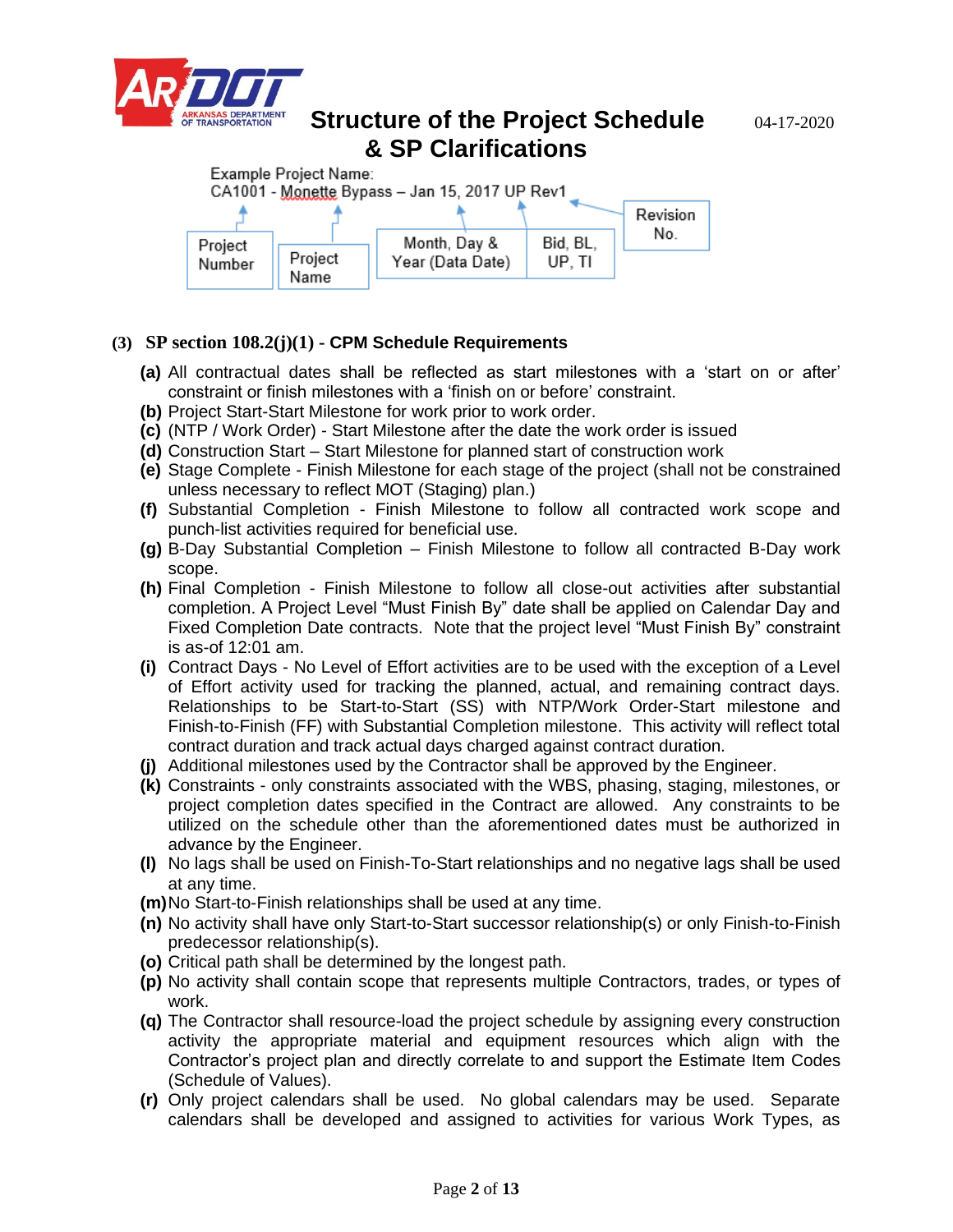

appropriate.

- **(s)** Seasonal weather conditions shall be considered and included in the project schedule for all work influenced by temperature and/or precipitation. Seasonal weather conditions shall be determined by an assessment of average historical climatic conditions. Average historical weather data is available through the National Oceanic and Atmospheric Administration (NOAA), company historical records, or any additional reference the Contractors deems necessary to prepare an accurate schedule. These effects will be simulated through the use of work calendars for each major work type (i.e., earthwork, concrete paving, structures, asphalt, drainage, etc.) for all activities.
- **(t)** Float time in the project schedule is a shared commodity between the Department and the Contractor. Suppression or consumption of float shall not be allowed, including by use of extended activity durations, dummy activities, unspecified or unnecessary milestones, unnecessary logic ties, or preferential sequencing.
- **(u)** The following activity IDs shall be used for the required standard project milestones.

| 1) Project Start                | 0XMS1000PS   |
|---------------------------------|--------------|
| 2) NTP / Work Order             | 0XMS1000WO   |
| 3) Construction Start           | 0XMS1000CS   |
| 4) Substantial Completion       | 0XMS1000SC   |
| 5) B-Day Substantial Completion | 0XMS1000BDSC |
| 6) Final Completion             | 0XMS1000FC   |
|                                 |              |

- **(v) At a minimum, include the following work activities, as applicable:**
	- **1)** Work to be performed by the Contractor, subcontractors, and suppliers.
	- **2)** Work to be performed by the Department and third parties.
	- **3)** The project start date, scheduled completion dates, and other milestones required by the Contract, start or finish dates for phases, or site access or availability dates.
	- **4)** Submittal review and approval activities when applicable, including time for the Department's approval as specified in the Contract.
	- **5)** Fabrication, delivery, installation, testing, and similar activities for materials, plants, and equipment.
	- **6)** If and where directed items shall be included in the schedule as an activity showing the plan quantity being utilized.
	- **7)** Sampling and testing periods.
	- **8)** Settlement or surcharge periods.
	- **9)** Cure periods.
	- **10)** Utility notification and relocation identified in the Contract.
	- **11)** Installation, erection, and removal identified in contract documents and similar activities related to temporary systems or structures.
	- **12)** Required acceptance testing, inspections, or similar activities.
		- i) Activities representing acquisition of any necessary permits to be obtained by the Contractor or acquisition of right of way when a delay of occupancy is included in the contract documents.

### **(4) SP section 108.2(j)(1) – Closed Activities**

If scope or activity no longer applies, close the activity using the following process:

- **(a)** Apply actual start and finish date.
- **(b)** Remove activity from current sequence string.
- **(c)** Add predecessor of Project start and successor of project complete.
- **(d)** Add negative resource quantity(s) so as to have a quantity sum of zero (0).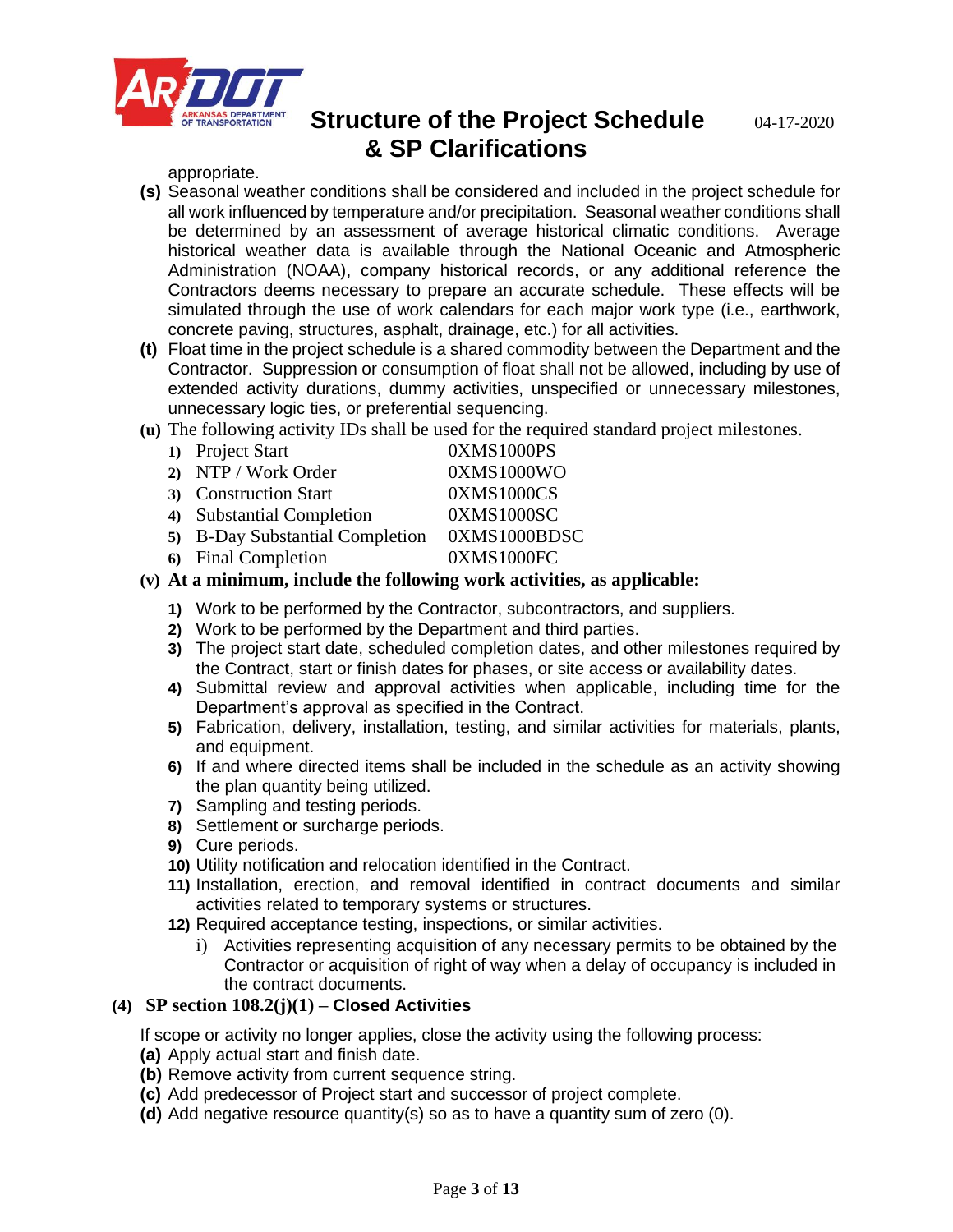

- **(e)** Add note on activity explaining the reason for closing the activity and add the word "CLOSED" to the activity description.
- **(f)** Link predecessors and successors of closed activity to each other, as appropriate, to maintain the original logic flow.
- **(g)** Ensure explanation is included in the monthly narrative.

### **(5) SP section 108.2(j)(1) – Activity ID**

The following activity ID structure shall be incorporated into the each schedule activity.

- **(a)** Characters 1-2 shall correspond to the MOT Stage.
- **(b)** Character 1 is numeric and character 2 is alphabetic.

Examples (see full list in table below)

- $\circ$  0X = Not Stage Specific
- $\circ$  1X = Stage 1
- $O$  1A = Stage 1A
- $\circ$  1B = Stage 1B
- $\circ$  2X = Stage 2

**(c)** Characters 3-4 shall equate to the Work Type activity code:

Examples (see full list in table below)

- $\circ$  AD = Administration
- $\circ$  ER = Earthwork
- $\circ$  AP = Asphalt (ACHM)

**(d)** Characters 5-8 shall be numeric, at the contractor's discretion

Example: 1AAP1215 = S1A ACHM Binder Course - Sta. 1234+45 - 1267+87



| <b>Values for Activity ID</b> |                    |  |                              |                                                                   |  |
|-------------------------------|--------------------|--|------------------------------|-------------------------------------------------------------------|--|
| Characters 1 & 2 (Stage)      |                    |  | Characters 3 & 4 (Work Type) |                                                                   |  |
| ID<br>Value                   | <b>Stage Name</b>  |  | ID<br>Value                  | <b>Work Type Name</b>                                             |  |
| 0X                            | Not Stage Specific |  | AD                           | Admin                                                             |  |
| 1X                            | Stage 1            |  | CO                           | Change Order(s)                                                   |  |
| 1A                            | Stage 1A           |  | МS                           | <b>Milestones</b>                                                 |  |
| 1B                            | Stage 1B           |  | UT                           | Utilities / ROW                                                   |  |
| 2X                            | Stage 2            |  | EC.                          | Erosion Control (incl. clearing & grubbing,<br>temporary fencing) |  |
| XX                            | Stage xx, etc.     |  | <b>SD</b>                    | Storm Drainage (incl. box & pipe culverts)                        |  |
|                               |                    |  | TC.                          | <b>Traffic Control</b>                                            |  |
|                               |                    |  | DM.                          | DEMO / Removals                                                   |  |
|                               |                    |  | ER.                          | Earthwork                                                         |  |
|                               |                    |  | AG                           | Aggregate                                                         |  |
|                               |                    |  | AP                           | Asphalt (ACHM)                                                    |  |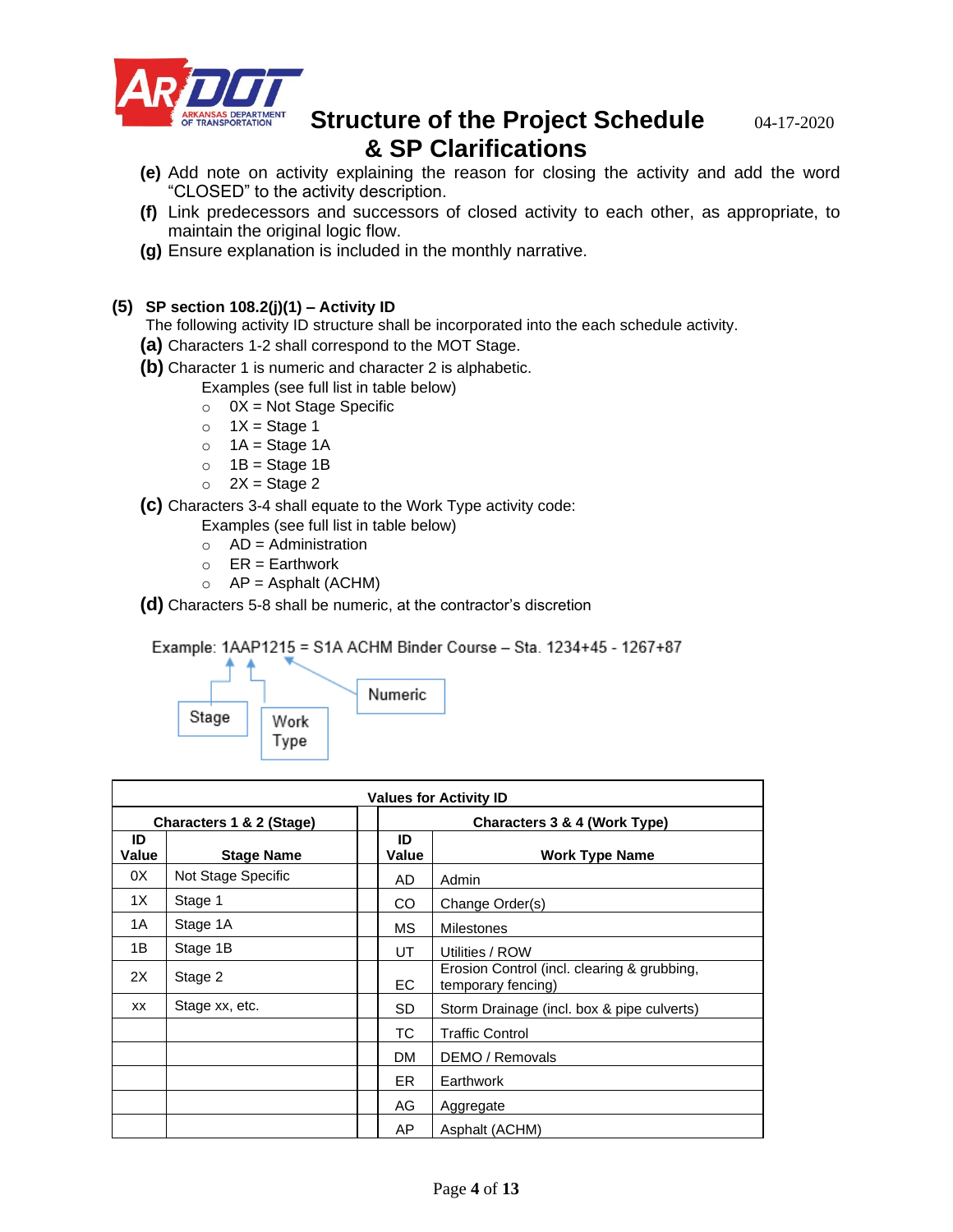

|  | <b>CN</b> | Concrete                                                                                  |
|--|-----------|-------------------------------------------------------------------------------------------|
|  | WL        | Walls                                                                                     |
|  | <b>BR</b> | <b>Bridge</b>                                                                             |
|  | <b>GR</b> | Guardrail / Signage / Pavement Markings /<br>Permanent Fence / Landscape / Lights / misc. |
|  | ΡI        | Punchlist / Closeout                                                                      |

### **(e) SP section 108.2(j)(1) & (8) – Change Order Activity ID**

**1)** The Activity ID shall have the initials "CO" as the fifth (5th) and sixth (6th) characters with characters seven and eight representing the 2-digit ArDOT change order number.

### **(6) SP section 108.2(j)(1) – Activity Name**

Each activity name shall contain the following items in the described format and sequence. No two activities shall have the same description.

- **(a)** Stage number. (Examples: S1A, S1B, S2, etc.)
- **(b)** Verb stating what type of work is being performed. (Examples: Install, Remove, Excavate, Place, Cut, Fill, Clear & Grub, Demo, Grout, Erect, Test, etc.)
- **(c)** Noun stating what the verb is acting upon. (Examples: Bent, Box Culvert, Piling, concrete, ACHM Base Course, ACHM Surface Course, Column, Shaft, Access Tubes, etc.)
- **(d)** Location of work. (Examples: Station 1234+45 1267+87, Cedar Creek Bridge, etc.)

Activity Name Examples:

- S1 Cut Earthwork Sta. 1234+45 1267+87
- S1A ACHM Binder Course Sta. 1234+45 1267+87
- S1B Bent 5 Pre Bore & Drive Piling 5 12' (12"x53) Cedar Creek Bridge
- S2 Grade Out Single 4 x 6 Pre-Cast Box Culvert Sta. 611+36.13 38 LF RT
- S1A Backfill Embankment Sta. 683+00 to 704+00 Left (Shoulder Only)

#### **(e) SP section 108.2(j)(1) & (8) – Change Order Activity Name**

**1)** The Activity Name (description) shall include the CO noted after the Stage designation the activity description (name) shall have the initials "CO" followed by the 2-digit ArDOT change order number. The standard formatting requirements apply to change order activities.

### **(7) SP section 108.2(j)(1) – WBS**

The contractor shall use the following four (4) levels of WBS as a minimum requirement.

1. Project *{P6 default level 1 WBS for each new project}*

- 1.1 Admin
- 1.2 Milestones
	- 1.2.1 Project Milestones
	- 1.2.2 Utility / ROW Milestones
- 1.3 Change Orders
- 1.4 Impacts
- 1.5 Engineering
	- 1.5.1 Submittals
	- 1.5.2 Approvals
- 1.6 Procurement
	- 1.6.1 Purchasing
	- 1.6.2 Fabrication
	- 1.6.3 Delivery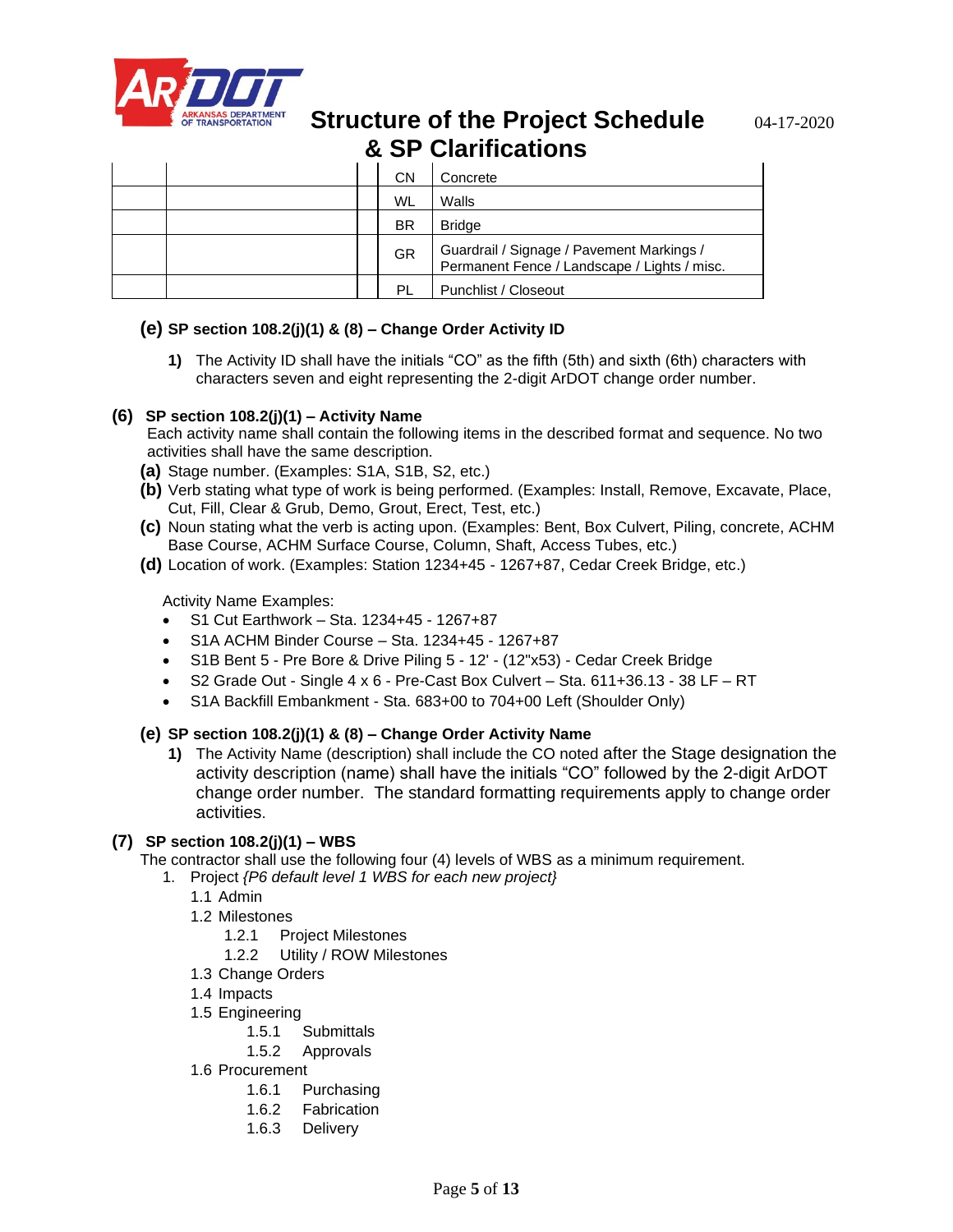

#### 1.7 Construction

- 1.7.1 Stage 1A *(WBS Level 3 (Stage) – According to MOT Plan)*
	- 1.7.1.1 Station 10+00 16+54.68 Temp Crossover Stage 1A
	- 1.7.1.2 Station 505+25 527+11 Temp Widening Stage 1A
- 1.7.2 Stage 1B
	- 1.7.2.1 Cedar Creek Bridge A7135 Station 480+71.92 483+89.08 Stage 1B
	- 1.7.2.2 Box Culverts Section 1 BOJ Station 645+00 Stage 1B *(Section /* 
		- *Area Level 4 - Note the naming convention.)*

#### **(8) SP section 108.2(j)(1) – Activity Codes**

**(a)** Work Type (Global Activity Code)

The contractor must assign the appropriate work type activity code to each activity within the schedule. A Work Type Global Activity Code has been established in the Department P6 database that contains the following code values and names. The name of the Global Activity Code shall be "**WORK TYPE (\*)**". Set Max Length for value character to two (2).

| Code Value | Description                                                           |
|------------|-----------------------------------------------------------------------|
| AD         | Admin                                                                 |
| МS         | Milestones                                                            |
| UT         | Utilities / ROW                                                       |
| EС         | Erosion Control (incl. clearing & grubbing, fencing)                  |
| SD         | Storm Drainage (incl. box & pipe culverts)                            |
| ТC         | <b>Traffic Control</b>                                                |
| DM         | DEMO / Removals                                                       |
| ER         | Earthwork                                                             |
| AG         | Aggregate                                                             |
| AP         | Asphalt (ACHM)                                                        |
| СN         | Concrete                                                              |
| WL         | Walls                                                                 |
| ΒR         | <b>Bridge</b>                                                         |
| ΩD.        | Cuardrail / Signago / Davement Markings / Dermanent Eense / Landssane |

Juardrail / Signage / Pavement Markings / Permanent Fence / Landscape PL Punchlist / Closeout

*(NOTE: Submittal and Approval activities shall be assigned code values correlating to the type of work for which they are related.)*

#### **(b)** Responsibility / Contractor (Global Activity Code)

The contractor must assign the appropriate responsibility activity code to each activity within the schedule.

The Contractor must request addition of new subcontractors, not currently present in the code dictionary, to be added into the responsibility activity code dictionary. The department will attempt to add new contractors from the contact list included with the submitted preliminary and baseline schedule narratives.

A Responsibility Global Activity Code has been established in the Department P6 database that contains the following code values and names. The name of the Global Activity Code shall be "**RESPONSIBILITY (\*)**" Set Max Length for value character to six (6).

*NOTE: A list of Responsibility code values and names are attached to the end of this document. Contact the ArDOT / CAP Scheduler to request the most recent list and/or to add company values and names that are not on the list.*

**(c)** Station / Location (Project Activity Code) – The contractor shall develop a Project Level Activity Code to be assigned to all activities. The name of the Project Activity Code shall be "**Station / Location**".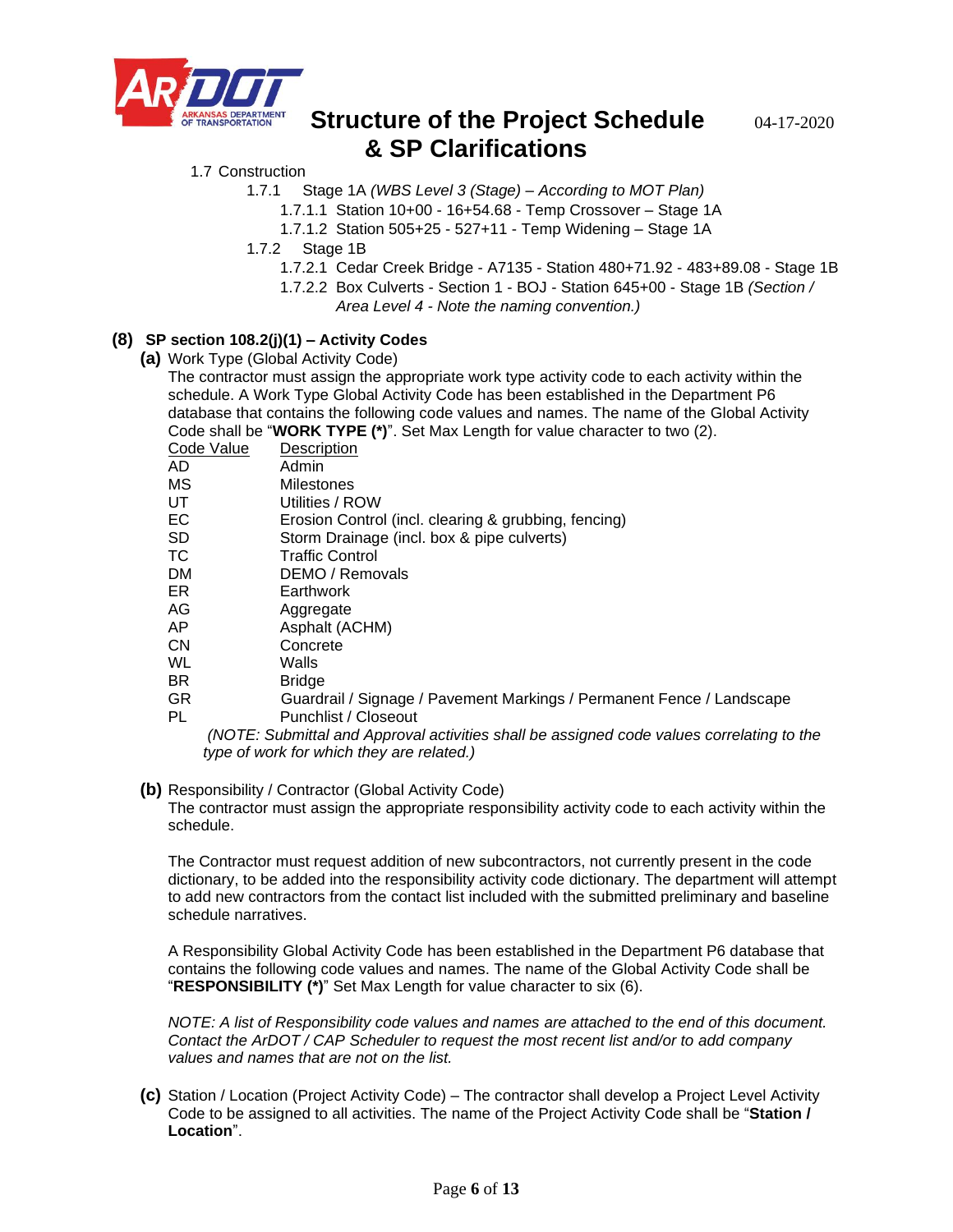

Examples:

# **Structure of the Project Schedule** 04-17-2020 **& SP Clarifications**

| LAQUIDICS.                          |  |  |  |  |
|-------------------------------------|--|--|--|--|
| Code Value Description              |  |  |  |  |
| <b>Entire Stage</b>                 |  |  |  |  |
| <b>Entire Project</b>               |  |  |  |  |
| Section 1 - BOJ - Sta 645+00        |  |  |  |  |
| Section 2 - Station 645+00 - 825+00 |  |  |  |  |
| Detour 797+83 to 806+02             |  |  |  |  |
| Right Main Lanes 616+41 to 640+00   |  |  |  |  |
| Bridge 07363 - Stage 1              |  |  |  |  |
|                                     |  |  |  |  |

**(d)** Unspecified Activity Codes (Project Activity Code): The contractor may develop and use any additional project level activity codes deemed necessary to plan and manage the project in the most efficient manner.

### **(9) SP section 108.2(j)(2) & (8) – Resource Loading**

- **(a)** Labor resources assigned with associated crews.
- **(b)** Material resources shall be developed and assigned with associated quantities, appropriate units of measure, and price per unit such as to support earned value, production analysis, and s-curves. All material quantities shall be carried on material resources in alignment with and equal to the estimate item code "schedule of value line items" bid/contract quantities.
- **(c)** Major equipment shall be assigned as resources with associated hours.
- **(d)** Cost Accounts shall be applied to each resource assignment *as set forth in the* "Resource Cost Accounts & Units of Measure" section of the "*Schedule Structure" document located at*  <https://www.ardot.gov/ProgCon/Structure%20of%20the%20Project%20Schedule.pdf> *on the*  ARDOT *website*
- **(e)** Units of Measure will equal the bid documents unit of measure and that referenced in the "Resource Cost Accounts & Units of Measure" section of the "*Schedule Structure" document located at* <https://www.ardot.gov/ProgCon/Structure%20of%20the%20Project%20Schedule.pdf> *on the* ARDOT *website*

### **(10) SP section 108.2(j)(2) & (8) – Material Resources & ID Structure**

- **(a)** The first 6 characters shall be the project number followed by a dash.
- **(b)** The next 6 characters shall be the item code (schedule of values line item) followed by a dash. Add leading zero(s) to equal 6 characters if necessary.
- **(c)** The next 2 characters shall be the Category followed by a dash.
- **(d)** The next character shall be the resource type (M = Material) followed by a dash.
- **(e)** The next 6 characters shall be alphanumeric (at contractor's discretion)



### **(11) SP section 108.2(j)(2) & (8) – Labor & Equipment Resources & ID Structure**

- **(a)** The first 6 characters shall be the project number followed by a dash.
- **(b)** The next character shall be the resource type  $(L = Labor, E = Equipment)$  followed by a dash.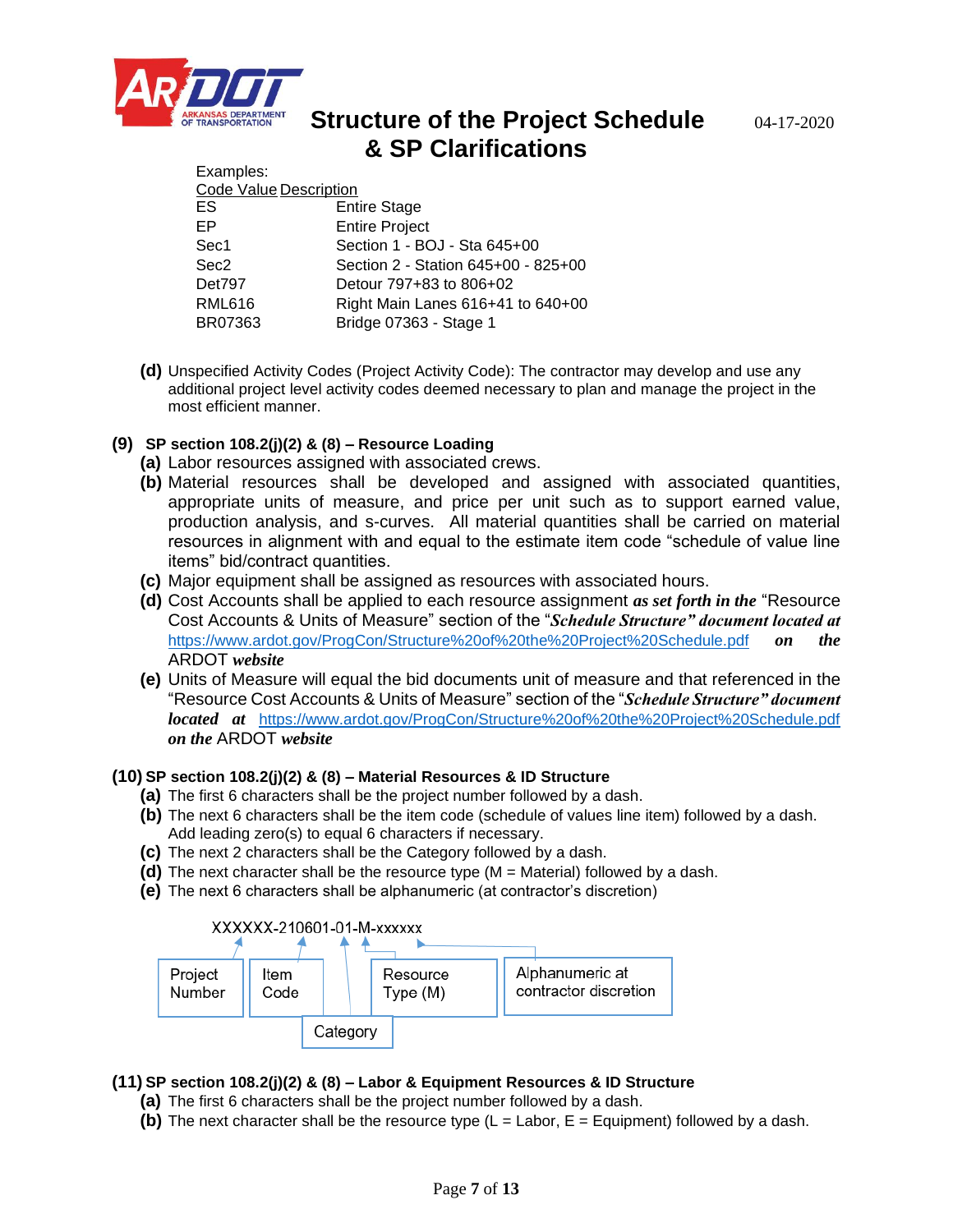

**(c)** The next 6 characters shall be alphanumeric (at contractor's discretion)



#### **(12) SP section 108.2(j)(1), (2) & (8) – Resource Cost Accounts & Units of Measure (a) Cost Accounts**:

- **1)** Assign the appropriate Cost Account to every resource assignment.
- **2)** Create a Parent Cost Account ID of "TS" named "TRANS-Scope".
- **3)** Assign Child Cost Account "000" to all original scope resources / assignments.
- **4)** Assign Child Cost Accounts to each resource associated with Change Orders.

| <b>Cost Accounts</b>                       |   |                           |  |  |  |
|--------------------------------------------|---|---------------------------|--|--|--|
| $\triangledown$ Display: All Cost Accounts |   |                           |  |  |  |
| Cost Account ID                            | E | Cost Account Name         |  |  |  |
| ГS                                         |   | <b>TRANS-Scope</b>        |  |  |  |
| <b>TS.000</b>                              |   | Original Scope (Base Bid) |  |  |  |
| <b>TS.001</b>                              |   | CO-001                    |  |  |  |
| <b>TS.002</b>                              |   | CO-002                    |  |  |  |

#### **(b) Unit of Measure**:

The Material Unit of Measure shall be the standard ArDOT abbreviations (values).

| <b>ArDOT Unit of Measure</b> |                       |  |  |
|------------------------------|-----------------------|--|--|
| Values                       | Description           |  |  |
| ACRE                         | Acres                 |  |  |
| BAG                          | Bags                  |  |  |
| BALE                         | <b>Bales</b>          |  |  |
| <b>CUFT</b>                  | <b>Cubic Foot</b>     |  |  |
| <b>CUIN</b>                  | Cubic Inch            |  |  |
| <b>CUYD</b>                  | <b>Cubic Yard</b>     |  |  |
| DAY                          | Days                  |  |  |
| <b>EACH</b>                  | Each                  |  |  |
| GAL                          | Gallons               |  |  |
| <b>HOUR</b>                  | Hours                 |  |  |
| LS                           | Lot Size (lump sum)   |  |  |
| LB                           | Pounds                |  |  |
| LF                           | Linear Feet           |  |  |
| <b>MGAL</b>                  | <b>Metric Gallons</b> |  |  |
| MNTH                         | Months                |  |  |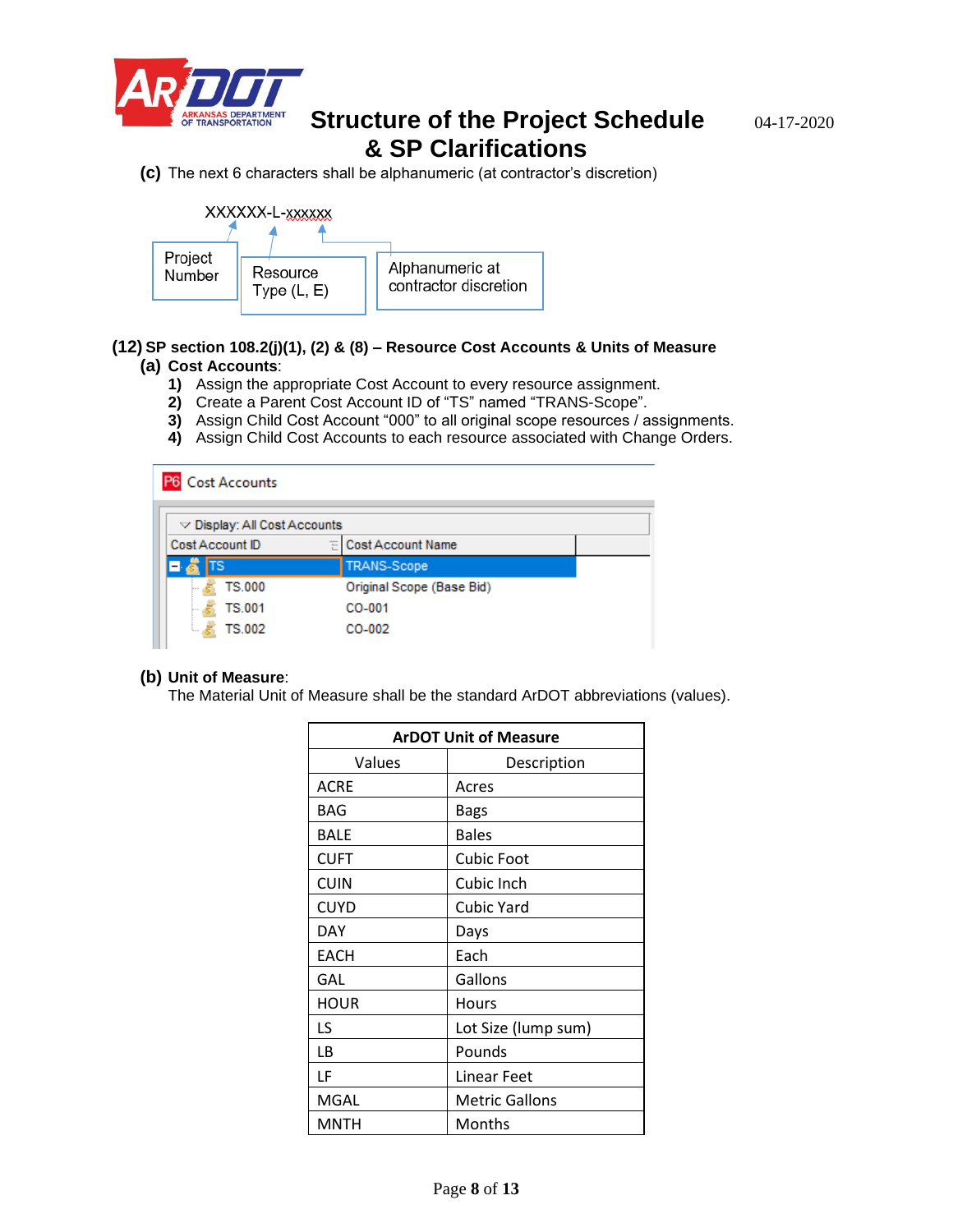

| <b>SQFT</b> | Square Feet         |
|-------------|---------------------|
| SQYD        | <b>Square Yards</b> |
| <b>STA</b>  | <b>Stations</b>     |
| TON         | Tons                |
| <b>WEFK</b> | Weeks               |

### **(13) SP section 108.02(j)(1), (g)(2), (g)(4) - Calendars:**

- **(a)** The following Calendar Name structure shall be used on all Calendars (Project & Shared Resource)
	- **1)** The first 6 characters shall be the project number followed by a blank space.
	- **2)** The characters 7 & 8 shall be the Work Type value followed by a blank space.
	- **3)** The next characters shall be the days per week and hours per day "xDay-xxHour" followed by a blank space.
	- **4)** Specify if the calendar includes or excludes Holidays. For calendars including holidays, use "w/ Holidays". For calendars without holidays, use "w/o holidays. Follow this with a comma and a blank space.
	- **5)** Specify if the calendar includes or excludes Weather (non-work days). For calendars including weather days, use "w/ Weather". For calendars without weather, use "w/o Weather". Follow this with a blank space.
	- **6)** In parentheses, show total number of Workdays planned for each calendar year per calendar.



- **(b)** Create a Shared Resource calendar for all resource assignments. Please make it a 7-day workweek calendar to prevent the resource calendars from overriding any of the activity calendars.
- **(c)** All activity calendars must be Project Calendars with no inheritance to Global Calendars.
- **(d)** All start and finish times for each calendar must match for every workday within the calendars and between all calendars.
- **(e)** All calendars must contain Holidays, Sundays, and weather (non-work) days extended fifty percent (50%) of the contract duration beyond the contract completion date. The monthly number of non-work days should be the same for all years.
- **(f)** Non-work (weather) days shall be aligned in each calendar within a schedule. A varying number of non-work days based on work type is allowed, but each calendar's planned non-work days should align across all calendars for equivalent anticipated weather.
	- **1)** Example: If February 2<sup>nd</sup> is a planned weather day on an Asphalt calendar, February 2<sup>nd</sup> should align as a weather day on Concrete, Earthwork, etc. calendars if applicable.
	- **2)** NOTE: Weather days that are sequential days across multiple calendars for equivalent planned non-work days **is not allowed**.

Example: A single weather day planned within the same week across multiple calendars with Asphalt on Monday, Earthwork on Tuesday, Concrete on Wednesday, etc. This incorrectly blocks 3-days of weather within a week for a single anticipate weather day.

## **Technical / Settings**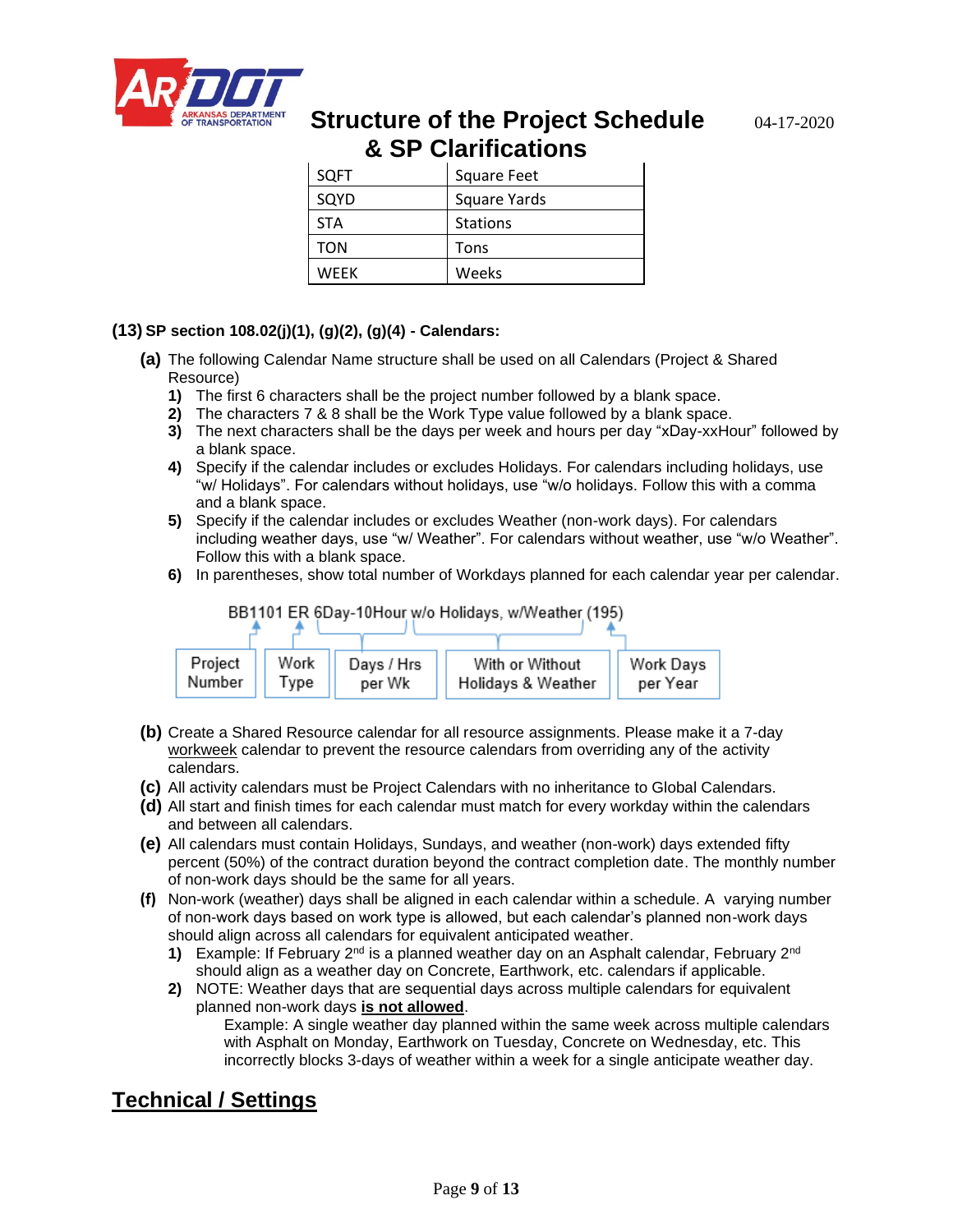

**P6 Settings Clarifications -** The following P6 settings must be used in order for all projects to function and calculate properly within the ArDOT (CAP) Enterprise environment.

### *Administration Defaults:*

| <b>Earned Value</b>            |                                                                                                    |                         |
|--------------------------------|----------------------------------------------------------------------------------------------------|-------------------------|
|                                | <b>Activity Percent Complete</b>                                                                   | <b>Check</b>            |
|                                | ETC = Remaining Cost for activity                                                                  | <b>Check</b>            |
|                                | At Completion with Current Dates                                                                   | <b>Check</b>            |
|                                |                                                                                                    |                         |
| <b>User Preferences:</b>       |                                                                                                    |                         |
| <b>Resource</b>                | <b>Opened Projects Only</b>                                                                        | <b>Check</b>            |
| <b>Analysis</b>                | <b>Remaining Early Dates</b>                                                                       | <b>Check</b>            |
|                                | Calculate Primary resources' limit                                                                 | <b>Check</b>            |
| <b>Calculations</b>            | Preserve the units                                                                                 | <b>Check</b>            |
|                                | When assigning resource, Ask me to select                                                          | <b>Check</b>            |
|                                | When Resource & Role share, Ask me to select                                                       | <b>Check</b>            |
| <b>Schedule Options:</b>       |                                                                                                    |                         |
| General                        | Use Expected Finish                                                                                | <b>Check</b>            |
|                                | <b>Retained Logic</b>                                                                              | <b>Check</b>            |
|                                | <b>Early Start</b>                                                                                 | <b>Check</b>            |
|                                | Longest Path                                                                                       | <b>Check</b>            |
|                                | Each Project                                                                                       | <b>Check</b>            |
|                                | Compute TF as FF = LF - EF                                                                         | <b>Check</b>            |
|                                | Calendar for Rel lag is Predecessor calendar                                                       | <b>Check</b>            |
| <b>Advanced</b>                | Calculate Multiple Float Paths (# Paths = 1000)                                                    | <b>Check</b>            |
| <b>Project Level Defaults:</b> |                                                                                                    |                         |
| <b>Defaults</b>                | Duration $Type = Fixed$ Duration & Units                                                           |                         |
|                                | Percent Complete Type = Duration                                                                   |                         |
|                                | Activity Type = Task Dependent                                                                     |                         |
|                                | Calendar = Project Calendar                                                                        |                         |
| <b>Resources</b>               | Must Finish By = 'Final Completion' date<br>Default Rate Type = 'Price / Unit'                     |                         |
|                                | Drive activity dates by default                                                                    | <b>Uncheck</b>          |
|                                | Resources can be assigned to same activity more than once                                          | <b>Check</b>            |
| <b>Settings</b>                | Summarize to WBS Level = 2                                                                         |                         |
|                                | Detail activity resource                                                                           | <b>Check</b>            |
|                                | <b>Project Baseline</b>                                                                            | <b>Check</b>            |
|                                | Longest Path                                                                                       | <b>Check</b>            |
| <b>Calculations</b>            | Activity percent complete based on steps<br>Link Budget and At Completion for unstarted activities | Uncheck<br><b>Check</b> |
|                                | Reset Remaining Duration and Units to Original                                                     | <b>Check</b>            |
|                                | Subtract Actual from At Completion                                                                 | <b>Check</b>            |
|                                | Recalculate Actual Units and Cost when duration % complete                                         | <b>Check</b>            |
|                                | changes                                                                                            |                         |
|                                | Update units when costs change on a resource assignment                                            | <b>Uncheck</b>          |
|                                | Link actual to date and actual this period units and cost                                          | <b>Check</b>            |
| <b>Resource Defaults:</b>      |                                                                                                    |                         |
| <b>Material Details</b>        | Auto Compute Actuals (Required)                                                                    | <b>Uncheck</b>          |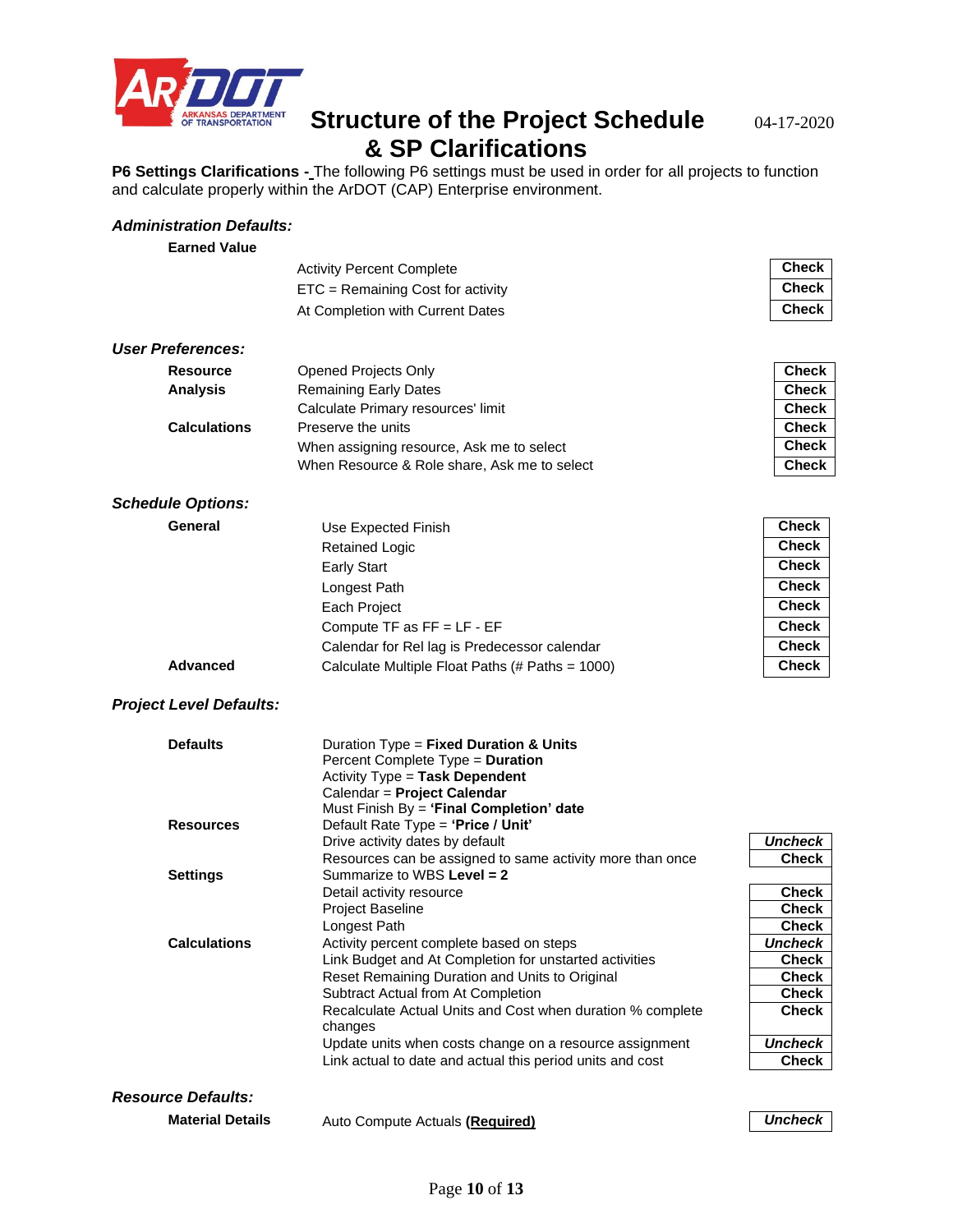

|                                        | Calculate costs from units (Required)                         | <b>Check</b>   |
|----------------------------------------|---------------------------------------------------------------|----------------|
| <b>Equipment Details</b>               | Auto Compute Actuals (Preferred)                              | <b>Check</b>   |
|                                        | Calculate costs from units (Preferred)                        | <b>Check</b>   |
| <b>Labor Details</b>                   | Auto Compute Actuals (Preferred)                              | <b>Check</b>   |
|                                        | Calculate costs from units (Preferred)                        | <b>Check</b>   |
| <b>Resource Assignments:</b>           |                                                               |                |
| <b>Material</b><br><b>Assignments</b>  | Drive Activity Dates (all assignments Required)               | <b>Uncheck</b> |
|                                        | Auto Compute Actuals (all assignments Required)               | <b>Uncheck</b> |
|                                        | Calculate costs from units (all assignments <b>Required</b> ) | <b>Check</b>   |
|                                        | Primary Resource (all assignments <b>Required)</b>            | <b>Uncheck</b> |
| <b>Equipment</b><br><b>Assignments</b> | Drive Activity Dates (all assignments Required)               | <b>Uncheck</b> |
|                                        | Auto Compute Actuals (all assignments Preferred)              | <b>Check</b>   |
|                                        | Calculate costs from units (all assignments Preferred)        | Check          |
|                                        | Primary Resource (all assignments Preferred)                  | <b>Uncheck</b> |
| <b>Labor Assignments</b>               | Drive Activity Dates (all assignments Required)               | <b>Uncheck</b> |
|                                        | Auto Compute Actuals (all assignments Preferred               | <b>Check</b>   |
|                                        | Calculate costs from units (all assignments Preferred         | Check          |
|                                        | Primary Resource (all assignments Preferred)                  | Check          |

## **Clarifications**

Example of the bid schedule timeline required for the bid narrative is shown below and located at <https://www.ardot.gov/ProgCon/Structure%20of%20the%20Project%20Schedule.pdf> on the AHTD website. It is an Excel file named "2017-11-20\_XXxxxx\_BidSchedTimeline\_Example.xlsx".<br>CAXXXX PROJECT TIMELINE



**(14) SP section 108.2(j)(8) – Change Order Fragnets for Directed Change Orders**

Change Order fragnets for Directed Change Orders must be submitted within five (5) days of receiving notice. Potential time extensions based on change orders will be analyzed based on the most recent approved schedule, impact to the longest path, contract baseline production rates of resources same as resources in the change order, and subsequent movement of the current project completion date in accordance with the Evaluation of Delays and Calculation of Time Extensions section of this special provision. Failure to submit a fragnet with the change order forfeits any recovery for an associated recoverable project delay at any future date.

- **(15) Duration Type:** The Duration Type for all activities must be set to "Fixed Durations and Fixed Units".
- **(16) Primary Resource:** Since P6 does not allow a Material resource to be the Primary resource, use the Labor resource as Primary.
- **(17) SP section 108.2(j)(General) – Progress Updates**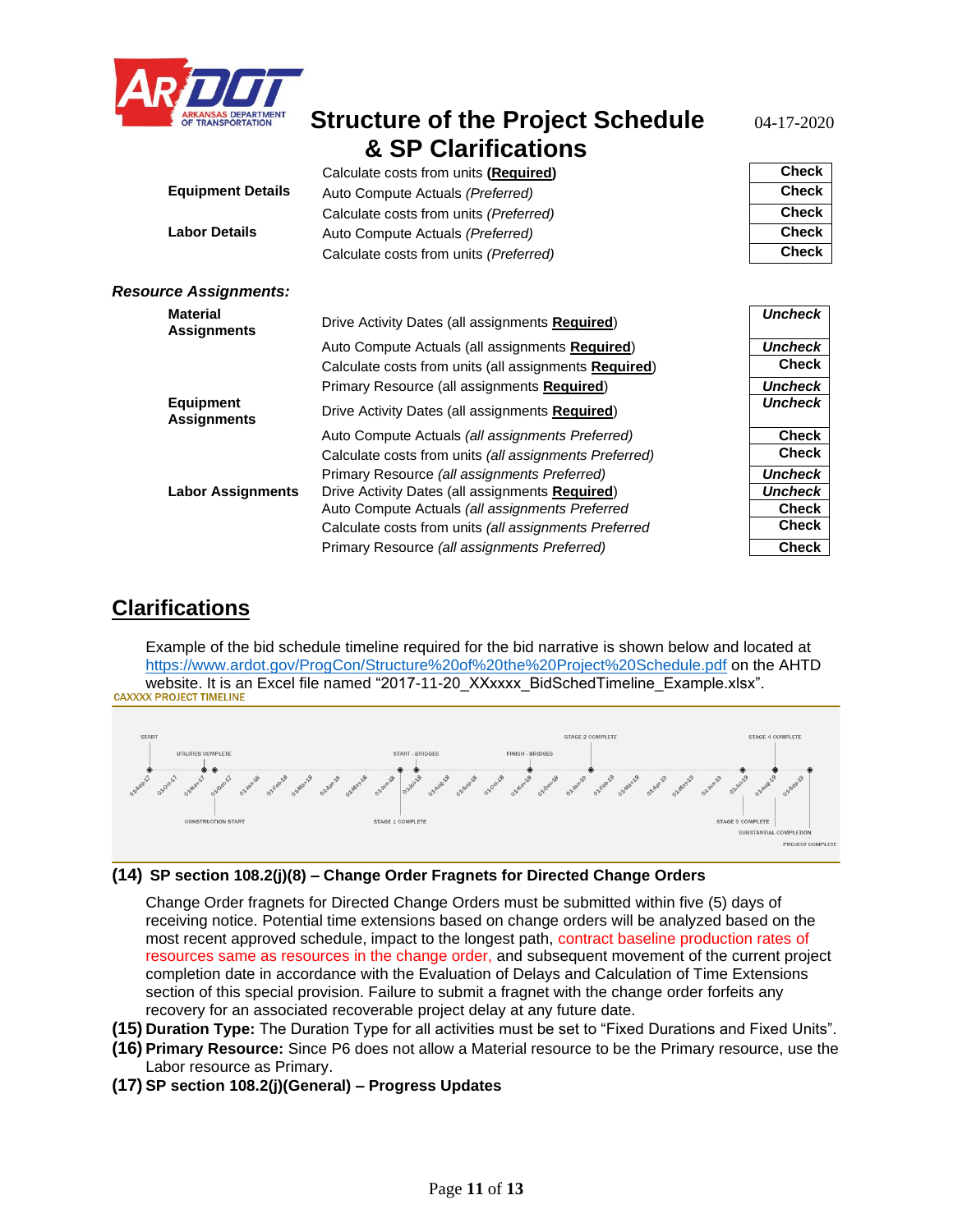

**(a)** Remaining Durations - When performing progress updates, the Remaining Durations should be updated (progressed) on in-progress activities, reflecting the number of days required to complete the work.

**NOTE:** Do not update the duration percent complete.

**(b)** Percent Complete - When performing progress updates, the physical percent complete should be used, **not** the duration percent complete. The physical percent complete should be close, if not exactly, to what the primary material resource percent complete is.

## **Best Practices**

#### **(18) Steps for Schedule Calendar Development:**

The following basic steps will help ensure there are no partial days, resources are spread properly, start/finish dates, and TF are correct. Cleaning up these items after the fact can be time consuming.

- **(a)** Make sure all settings are correct.
- **(b)** Create all calendars
	- **1)** Verify "Hours per time period" for each calendar
	- **2)** Verify the daily Start and Finish times are the same for all calendars
	- **3)** Verify inclusion of holidays and weather days for all calendars
- **(c)** Create activities, resources, logic, and assign calendars & resources.

## **Scheduling Terms**

- 1. **Activity**. A discrete, identifiable task or event that takes time, uses resources, has a definable start and stop date, furthers the work's progress, and can be used to plan, schedule, and monitor a project.
- 2. **Activity, Controlling**. The first incomplete activity on the critical path. (Also referred to as the controlling operation.)
- 3. **Activity, Critical**. Any activity on the critical path.
- 4. **Activity ID**. A unique, alphanumeric, identification code assigned to an activity.
- 5. **Activity Network Diagram**. (Also called a pure-logic diagram.) A graphic representation of a CPM schedule that shows the relationships among activities.
- 6. **Bar Chart**. Also called a Gantt chart, a graphic representation of a schedule without relationships. A timescale appears along the horizontal axis.
- 7. **Calendar Day**. A day on the calendar, beginning and ending at midnight.
- 8. **Completion Date, Contract**. The original date specified in the contract for completion of the project or a revised date resulting from authorized time extensions. The contract may also specify completion dates for interim milestones, phases, or other portions of the project.
- 9. **Completion Date, Scheduled**. The completion date projected or forecasted by the schedule. The schedule may also project or forecast interim completion dates for milestones, phases, or other portions of the project.
- 10. **Constraints**. A restriction imposed on the start or finish dates of an activity that modifies or overrides the activity's logic relationships.
- 11. **Critical Path**. The Longest Path.
- 12. **Dangling Activity**. The condition that exists when an activity's only predecessor relationship is a finish-to-finish relationship or only successor relationship is a start-to-start relationship.
- 13. **Data Date**. The first day in the Initial or Baseline Schedule and the first day for performance of the work remaining in the Monthly Schedule Update or Revised Schedule. (The date from which a schedule is calculated.)